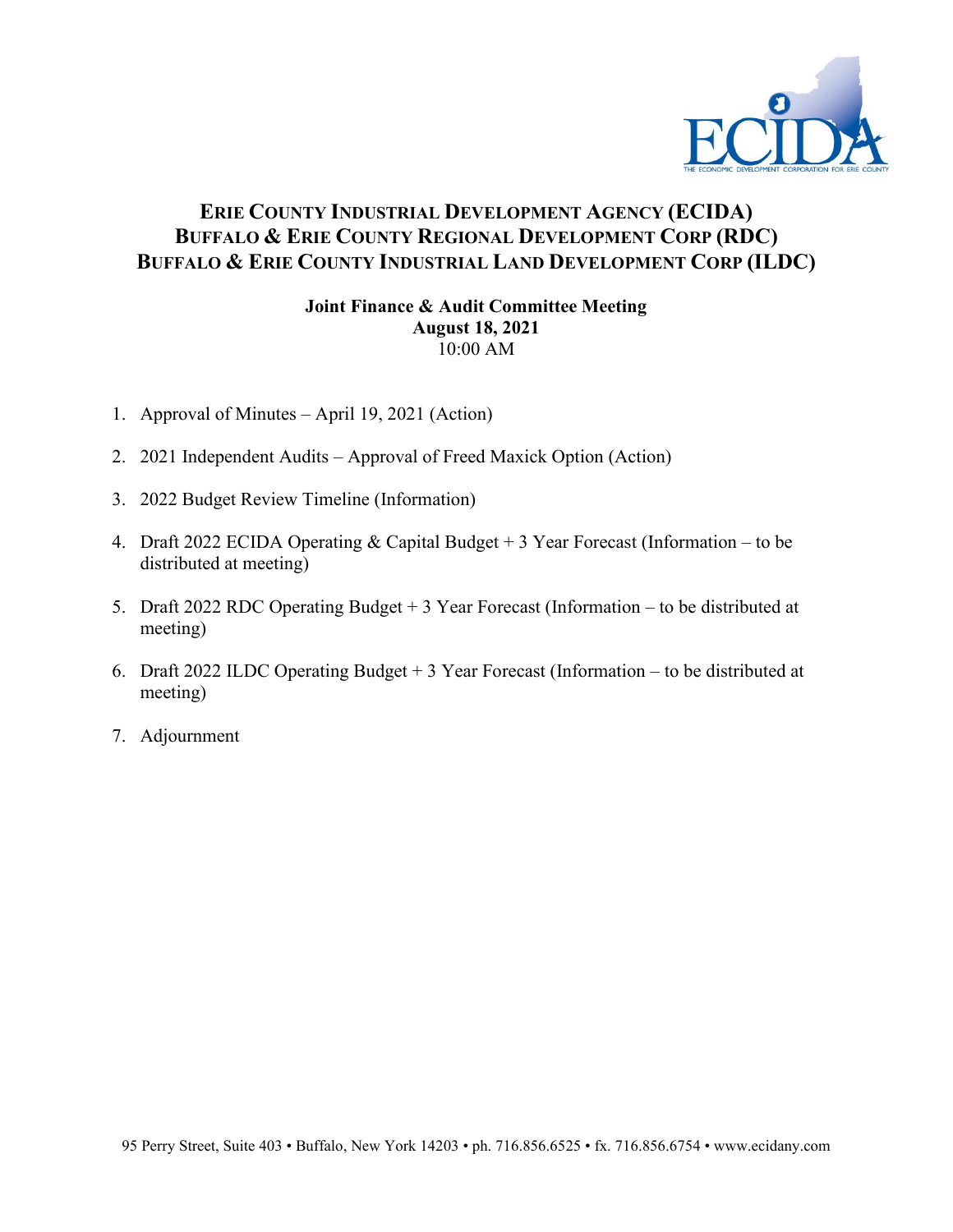*Draft Subject to Committee Approval*

#### **MINUTES OF A JOINT MEETING OF THE FINANCE & AUDIT COMMITTEES OF THE ERIE COUNTY INDUSTRIAL DEVELOPMENT AGENCY (ECIDA or AGENCY) THE BUFFALO & ERIE COUNTY REGIONAL DEVELOPMENT CORPORATION (RDC) AND THE BUFFALO & ERIE COUNTY INDUSTRIAL LAND DEVELOPMENT CORPORATION (ILDC)**

| <b>MEETING:</b> | April 19, 2021, held via telephone conference. Governor Cuomo's<br>Executive Order 202.1, as amended, issued in response to the<br>Coronavirus (COVID-19) crisis, suspended Article 7 of the Public<br>Officers Law to the extent necessary to permit any public body to take<br>actions without permitting in public in-person access to such meetings<br>and authorized such meetings to be held remotely by conference call<br>or other similar service, provided the public has the ability to view or<br>listen to such proceedings and that the meeting is recorded and<br>transcribed. |
|-----------------|-----------------------------------------------------------------------------------------------------------------------------------------------------------------------------------------------------------------------------------------------------------------------------------------------------------------------------------------------------------------------------------------------------------------------------------------------------------------------------------------------------------------------------------------------------------------------------------------------|
|                 |                                                                                                                                                                                                                                                                                                                                                                                                                                                                                                                                                                                               |

**LIVE STREAMED:** This meeting is being live-streamed and made accessible on the ECIDA's website at www.ecidany.com.

**PRESENT:** Penny Beckwith, Hon. Glenn R. Nellis, Michael Szukala, Paul Vukelic and William Witzleben

- **ABSENT:** Hon. Joseph H. Emminger
- **OTHERS PRESENT:** John Cappellino, President/CEO; Mollie Profic, Chief Financial Officer; Karen M. Fiala, Vice President/Secretary; Atiqa Abidi, Assistant Treasurer; Brian Krygier, Systems Analyst; Carrie Hocieniec, Administrative Coordinator; Christopher Canada, Bond Counsel/Hodgson Russ and Robert Murray, Esq., General Counsel/Harris Beach PLLC

**GUESTS:** Geoffrey Pritchard on behalf of JSCB

There being a quorum present, Mr. Szukala called the meeting to order at 12:07 p.m.

#### **MINUTES**

The March 17, 2021 minutes of the joint meeting of the Finance and Audit Committee were presented. Upon motion made by Mr. Nellis, and seconded by Ms. Beckwith, and after a vote was called for by Mr. Szukala, the March 17, 2021 minutes of the Finance and Audit Committee were unanimously approved.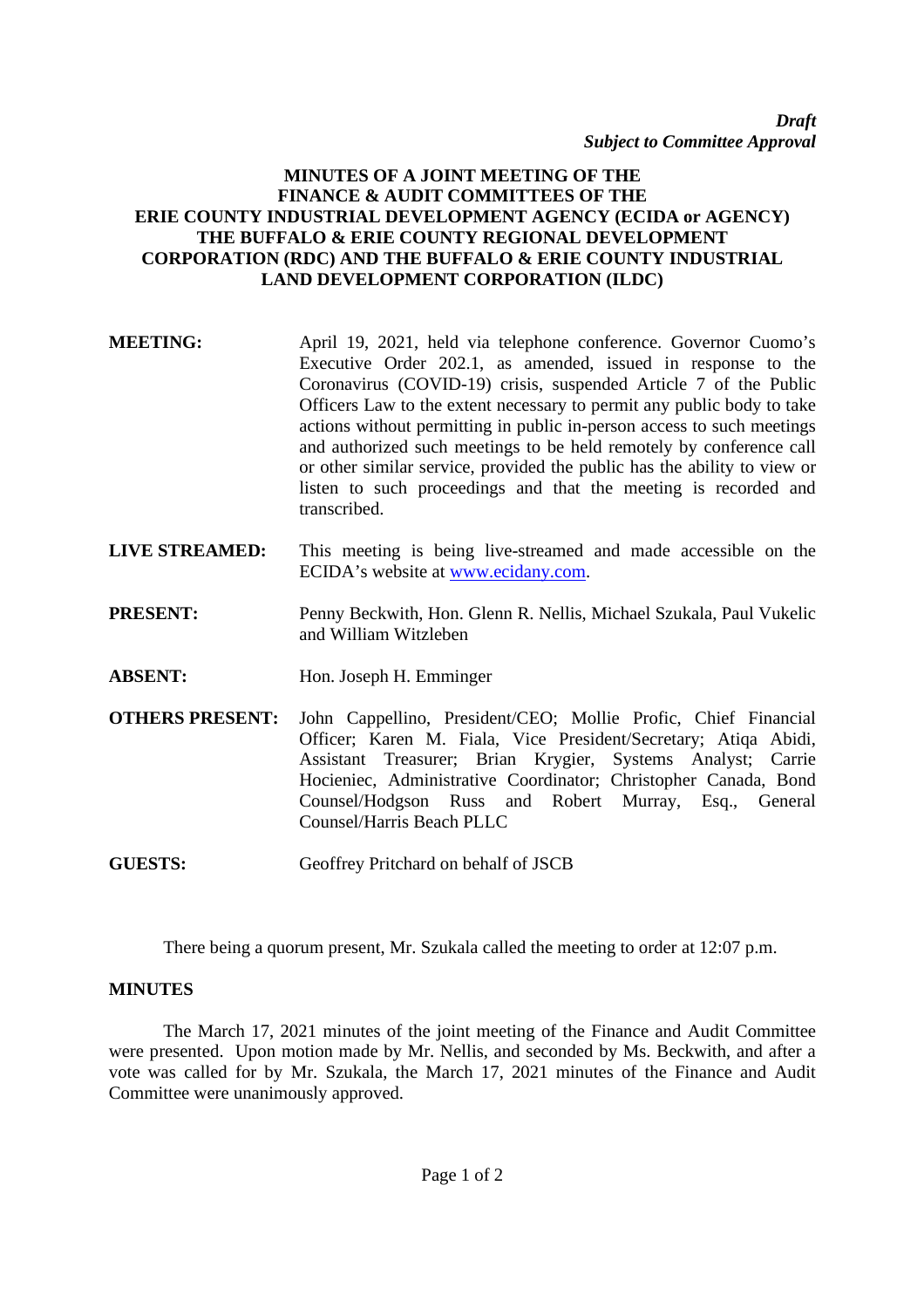#### **2021 REFUNDING OF SERIES 2011A AND 2011B – JOINT SCHOOL CONSTRUCTION BOARD**

Ms. Fiala reviewed the proposed refunding of the ECIDA Series 2011A and 2011B of the Joint School Construction Board on behalf of the City of Buffalo and the City School District of the City of Buffalo and their agent, the Joint Schools Construction Board in order to finance various public school facilities and to assist in the acquisition, renovation, construction, reconstruction, improvement, equipping and furnishing of such public school facilities within the City in order to implement the comprehensive redevelopment of the City's public schools.

Upon motion made by Mr. Vukelic and seconded by Ms. Beckwith, a motion was made to forward the 2021 Refunding of Series 2011A and 2011B – Joint School Construction Board to the Board for approval. Mr. Szukala called for the vote and the following resolution was unanimously approved:

RESOLUTION OF THE MEMBERS OF THE ERIE COUNTY INDUSTRIAL DEVELOPMENT AGENCY ("AGENCY" OR "ISSUER") FINANCE & AUDIT COMMITTEE RECOMMENDING THAT THE AGENCY AUTHORIZE THE ISSUANCE OF REFUNDING BONDS TO REFUND ALL OR A PORTION OF THE SERIES 2011A AND 2011B BONDS WITH RESPECT TO ITS PROJECT FOR THE CITY SCHOOL DISTRICT OF THE CITY OF BUFFALO AND AUTHORIZING OTHER MATTERS IN CONNECTION THEREWITH

There being no further business to discuss, Mr. Szukala adjourned the meeting at 12:15 p.m.

Dated: April 19, 2021

Karen M. Fiala, Secretary

\_\_\_\_\_\_\_\_\_\_\_\_\_\_\_\_\_\_\_\_\_\_\_\_\_\_\_\_\_\_\_\_\_\_\_\_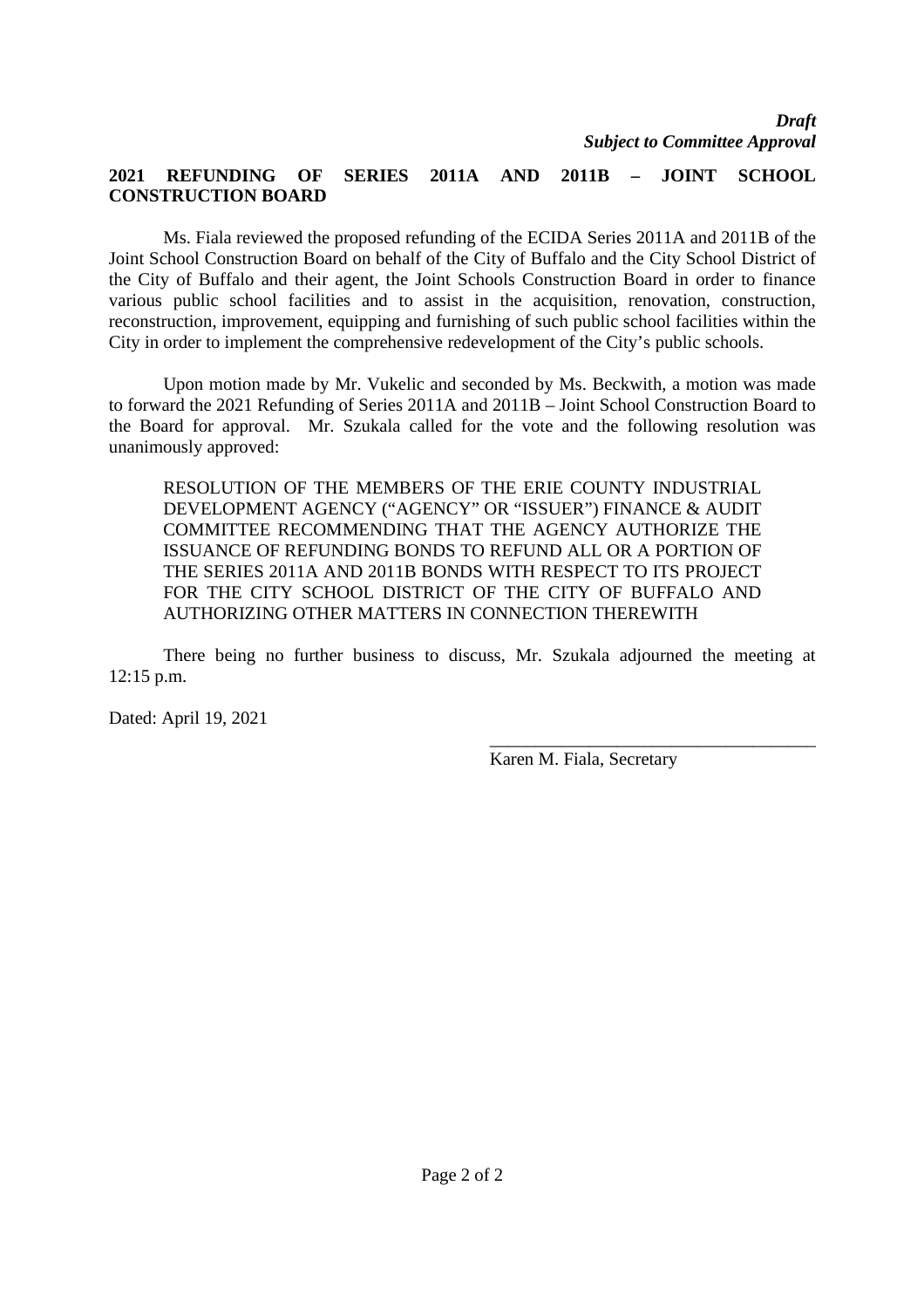

**Item 2**

## **MEMORANDUM**

**TO:** Joint Finance & Audit Committee of ECIDA, RDC & ILDC

**FROM:** Mollie Profic, CFO

**SUBJECT:** 2021 Independent Audits

**DATE:** September 16, 2020

On September 12, 2017, the Joint Finance & Audit Committee (the "Committee") recommended Freed Maxick ("Freed") as independent auditors for the 2017 and 2018 audits with an option to engage Freed for 2019, 2020, and 2021 audits. The ECIDA, RDC, and ILDC Boards affirmed the recommendation on September 27, 2017, and allowed for the Committee to retain Freed for 2019, 2020, and 2021 auditing services based on satisfactory review and approval of the Joint Finance & Audit Committee.

Freed has successfully performed the required audits of ECIDA, RDC, and ILDC for the past four years. Their completion of the audits in a timely manner has allowed the Agency to submit all required financial reporting within the required deadlines. Management has been satisfied with their performance and awarded them ratings of "very good" in 2017 and "excellent" in 2018-2020. Billed fees have agreed with the 2017 proposal for ECIDA, RDC, and ILDC for the 2017-2020 audits.

Audit fees for the 2021 audits outlined in the original proposal are as follows:

- ECIDA \$28,100 all-inclusive
- RDC \$10,700 audit and tax returns (990), \$5,350 Single Audit
- ILDC \$3,400 audit and tax returns (990)

#### **Recommendation:**

I am requesting that the Joint Finance & Audit Committee approve an extension for Freed Maxick to provide professional auditing services to the Agency and its affiliates for the 2021 audits.